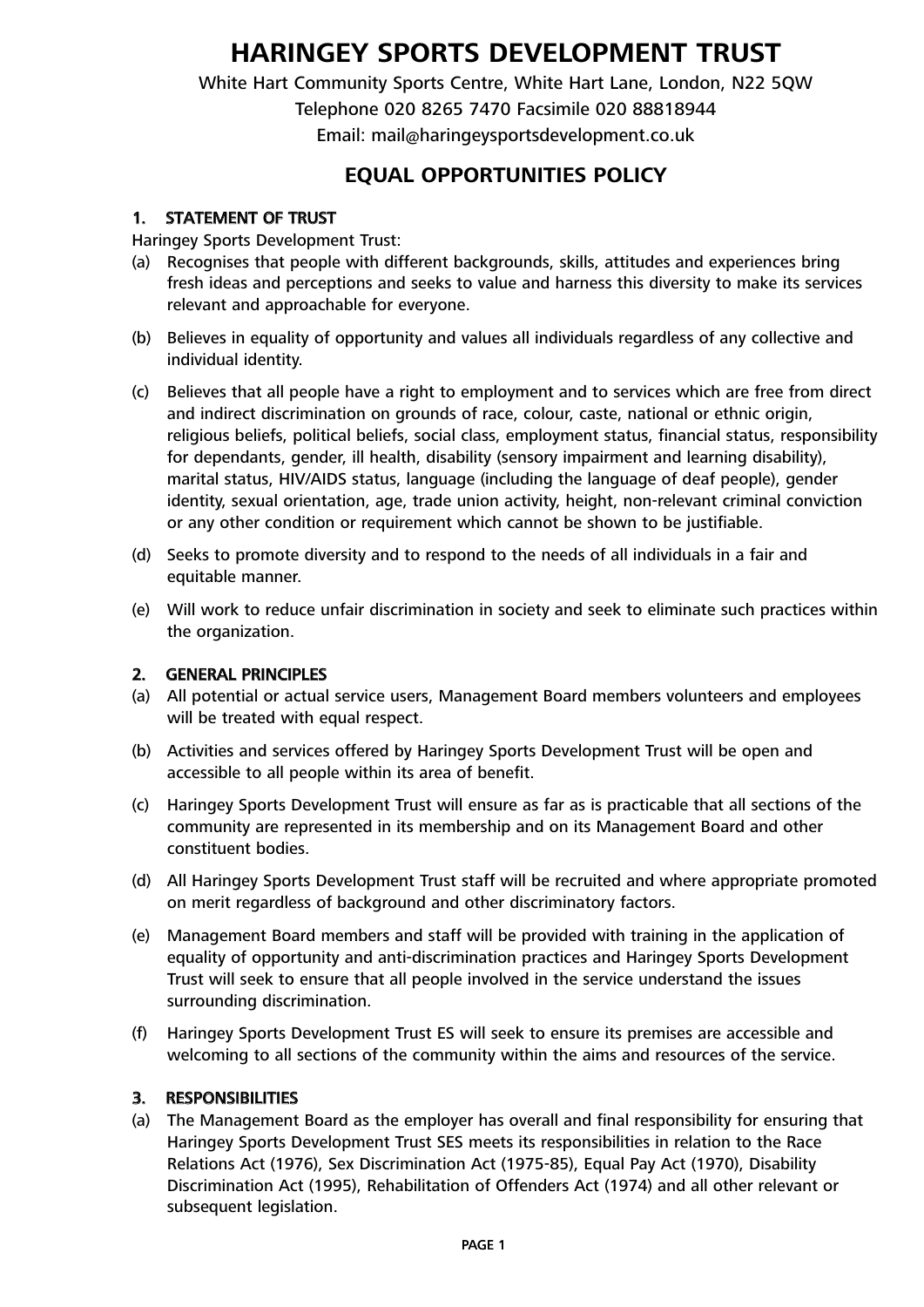- (b) The Management Board will ensure the development of a strategic commitment to diversity, which goes beyond adherence to any legal responsibilities.
- (c) The HSDT Director has overall responsibility for ensuring that this policy is put into practice and in particular will ensure that:
	- staff receive sufficient information and training to enable them to implement this policy in their everyday work.
	- line managers are aware of their responsibilities to their staff in relation to equal opportunities and diversity.
	- there are arrangements in place to properly monitor this policy.
	- managing diversity is internally driven, from a sense of commitment by the organization and its employees wherever they are based.
	- those responsible for equality and diversity issues have the resources to carry out their work effectively.

#### 4. EMPLOYMENT

- (a) Employment will be undertaken in accordance with the Haringey Sports Development Trust SES recruitment policy and the equal opportunities principles outlined therein.
- (b) All elements of the job description, person specification and shortlisting and interview process for each post will be non-discriminatory in nature and will be applied equally to all candidates.

#### 5. TRAINING

- (a) Relevant training opportunities will be published widely to all employees.
- (b) Training will be made available to Management Board members and staff without discrimination and will regard to individual circumstances.

#### 6. ENGAGEMENT OF CONSULTANTS AND CONTRACTORS

- (a) Haringey Sports Development Trust will follow equal opportunities principles when engaging consultants or contractors.
- (b) Haringey Sports Development Trust will draw its equal opportunities principles to the attention of all consultants and contractors it engages who will each be expected to work within the spirit and practice of this policy.

#### 7. RELIGIOUS AND CULTURAL NEEDS

- (a) Haringey Sports Development Trust will endeavour to ensure that its work requirements are consistent with both the needs of the organization and the religious and cultural needs of staff and consult with outside experts if necessary in order to achieve this.
- (b) Where staff have particular religious or cultural needs which conflict with work requirements managers will consider whether it is reasonably practicable to vary or adapt these requirements to enable such needs to be met.

#### 8. DISABILITY

- (a) Haringey Sports Development Trust will endeavour to support and encourage employees who are disabled or become disabled to work within the organization and wherever possible will assist with their rehabilitation and retraining.
- (b) Haringey Sports Development Trust will endeavour to maintain disabled staff in employment wherever practicable by adjusting working conditions and practices and redeploying to alternative work where necessary.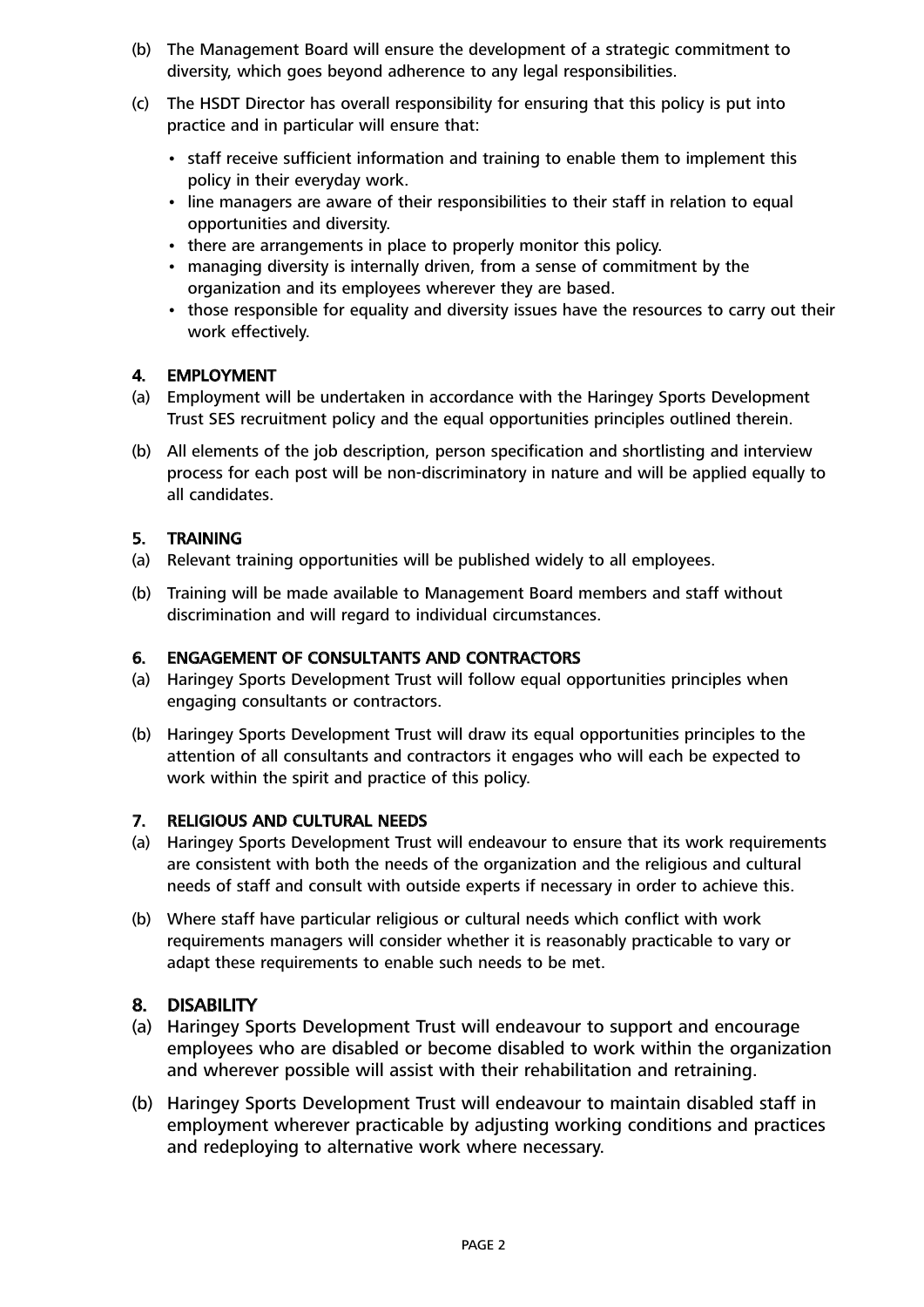# 9. PERSONAL CONDUCT

- (a) Each staff member should respect all others with whom they come into contact on Haringey Sports Development Trust business and realise that behaviour which they find acceptable may not be so regarded by others.
- (b) Harassment at work in any form in entirely unacceptable and each member of staff carries responsibility for their own behaviour under the policy.
- (c) Should any harassment or unacceptable abuse of staff members occur the person or persons responsible will be liable for disciplinary action under the Haringey Sports Development Trust disciplinary procedure and possible legal action.
- (d) Haringey Sports Development Trust will provide support for employees who allege harassment and a proper investigation of complaints will take place under the Haringey Sports Development Trust complaints procedure.

#### 10. CONSULTATION

- (a) Haringey Sports Development Trust will monitor the usage of and enquiries concerning its services and actively encourage the views of groups, which experience discrimination in order to improve its service delivery.
- (b) Haringey Sports Development Trust will ensure that such monitoring covers all aspects of its service including management practice, recruitment, employment, volunteer involvement, training and development, publicity/publications and access to resources.

## 11. ACCESS TO MEMBERSHIP AND SERVICES

- (a) Haringey Sports Development Trust will endeavour to ensure that its membership, goods and services are accessible to all subject to its membership criteria and reflect the needs of the various communities of people who may need them and particularly under-represented groups.
- (b) Haringey Sports Development Trust will positively encourage under-represented groups and communities to participate in programmes in accordance with our equity objectives.

# 12. ACCESS TO POSITIONS

- (a) Haringey Sports Development Trust will ensure that all officer and representative positions and places on its Management Board, committees and thematic forums are open to any full member of Haringey Sports Development Trust subject to the provisions of the Memorandum and Articles and any regulations made thereunder and will take action to encourage participation from underrepresented groups.
- (b) All Haringey Sports Development Trust: committees and thematic forums will adhere to the Haringey Sports Development Trust equal opportunities policy.

#### 13. MARKETING, PUBLICITY AND PUBLIC RELATIONS

- (a) Haringey Sports Development Trust will ensure that its services are well publicized to ensure equality of access.
- (b) Haringey Sports Development Trust publicity will include statements about our commitment to diversity and equal opportunities.
- (c) Haringey Sports Development Trust marketing will strive to provide information and resource materials which are jargon free and free from racist, ageist, disabling, homophobic or sexist images, language or attitudes or any other discriminatory practices.